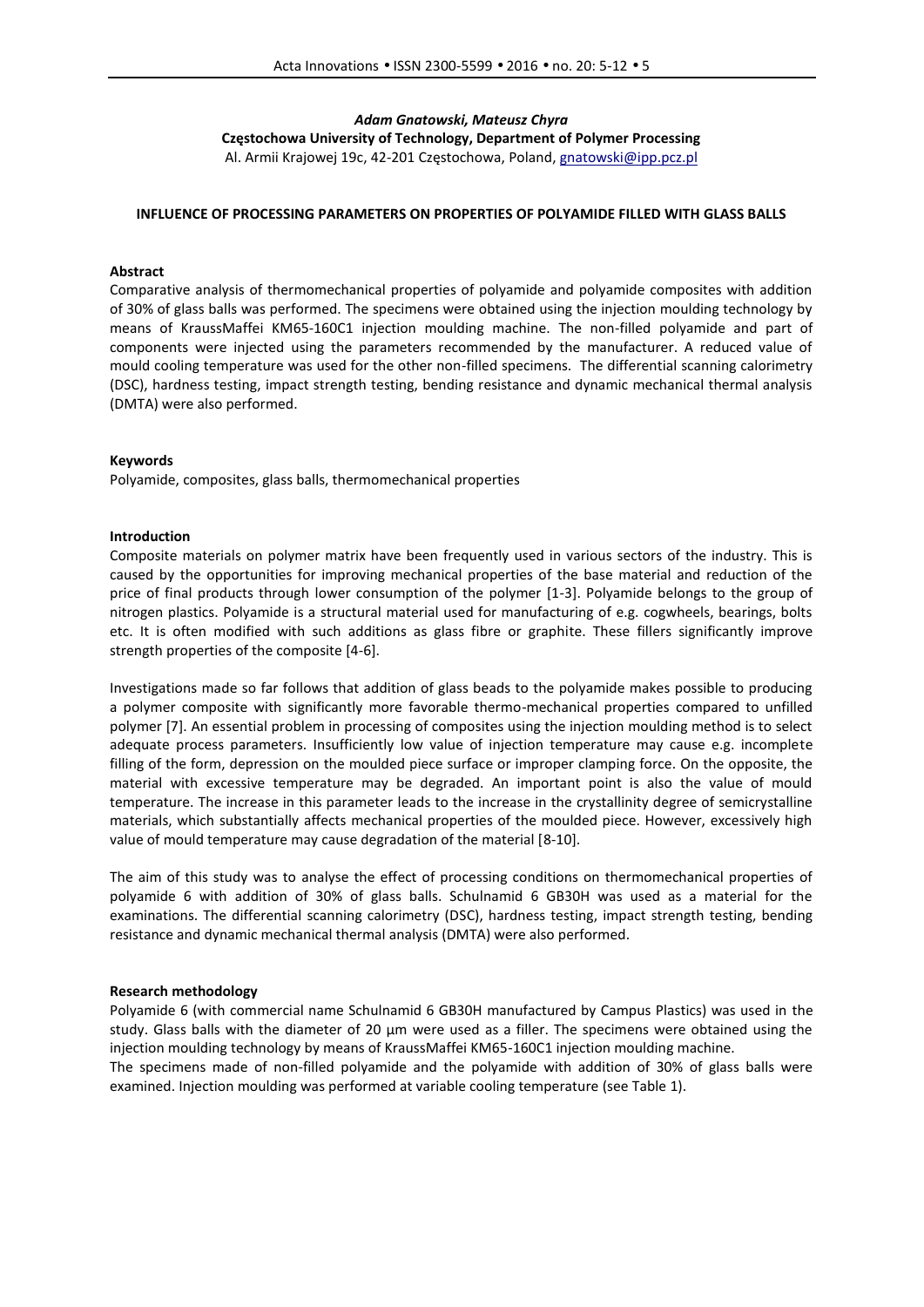| <b>Samples</b> | Mould<br><b>Temperature</b><br>[°C] | <b>Injection</b><br>Temperature<br>[°C] | <b>Injection</b><br>pressure<br>[MPa] | <b>Holding</b><br>pressure<br>[MPa] | <b>Holding</b><br>time [s] | Cooling<br>time[s] |
|----------------|-------------------------------------|-----------------------------------------|---------------------------------------|-------------------------------------|----------------------------|--------------------|
| PA             | 90                                  |                                         |                                       |                                     |                            |                    |
| Composite I    | 40                                  | 280                                     | 100                                   | 45                                  | 20                         | 15                 |
| Composite II   | 90                                  |                                         |                                       |                                     |                            |                    |

Table 1. Parameters of sample processing

#### *Source: Author's*

Differential scanning calorimetry was performed using NETZSCH PC 200 machine. The specimens were weighted by means of the SARTORIUS scales with precision of 0.01 mg, internal calibration option and closed weighing space. The mass of the specimens ranged from 7 to 12 mg. The DSC curves were recorded during heating of the specimens with the rate of 10 °C/min within the range of temperature from 35 to 250°C. The crystallinity degree and value of temperature of physical transitions was evaluated using NETZSCH software. This software allows for examination of the profile of specimen melting at the given temperature range and determination of the surface area between the thermographic curve and the basic line in the range of endothermic reflex. The degree of crystallinity (Sk) of the filled specimens was calculated based on the following equation [11]:

$$
S_k = \frac{\Delta H_m}{w_c \Delta H_k} 100\% \tag{1}
$$

where:

 $\Delta H_m$  – enthalpy of fusion for the material examined,

ΔH<sup>k</sup> – enthalpy of fusion for the completely crystalline material (value taken from Netzsch software),

 $w_c$  – mass fraction of homopolymer added to the composite examined

Hardness testing was carried out using the ball indentation method. Charpy impact test was employed for evaluation of the impact strength using the pendulum hammer 5 J. Before the test, an A notch was cut out on the specimens. The static bending test was carried out by means of the strength testing machine Inspekt Desk 20 (Hegewald&Peschke). Analysis of dynamic thermal properties was performed using NETZSCH DMA 242 device with a holder for three-point free bending of the specimen in the form of a beam with dimensions of 50x10x4 mm. The specimens in the holder were subjected to sinusoidal force with the frequency of 1Hz and 10Hz with constant amplitude while heating the specimens at the rate of 3°C/min from 25°C to 160°C. The value of the storage modulus E', loss modulus E" and mechanical loss coefficient tgδ were calculated based on the values of forces and strain with regard to the dimensions of the specimens.

# **Results and discussion of research**

Results obtained for differential scanning calorimetry are presented in Table 2 and Figs. 1 and 2.

| <b>Samples</b> | Degree of<br>crystallinity [%] | <b>Melting range</b><br>r°C1 | Max. Melt<br>temperature $[°C]$ |
|----------------|--------------------------------|------------------------------|---------------------------------|
| PА             | 26,07                          | $213,6 - 231,2$              | 226                             |
| Composite I    | 26,80                          | $217,5 - 228,1$              | 223.4                           |
| Composite II   | 28,04                          | $215,7 - 226,4$              | 222,6                           |

| Table 2. Results of DSC investigations |  |
|----------------------------------------|--|
|----------------------------------------|--|

*Source: Author's*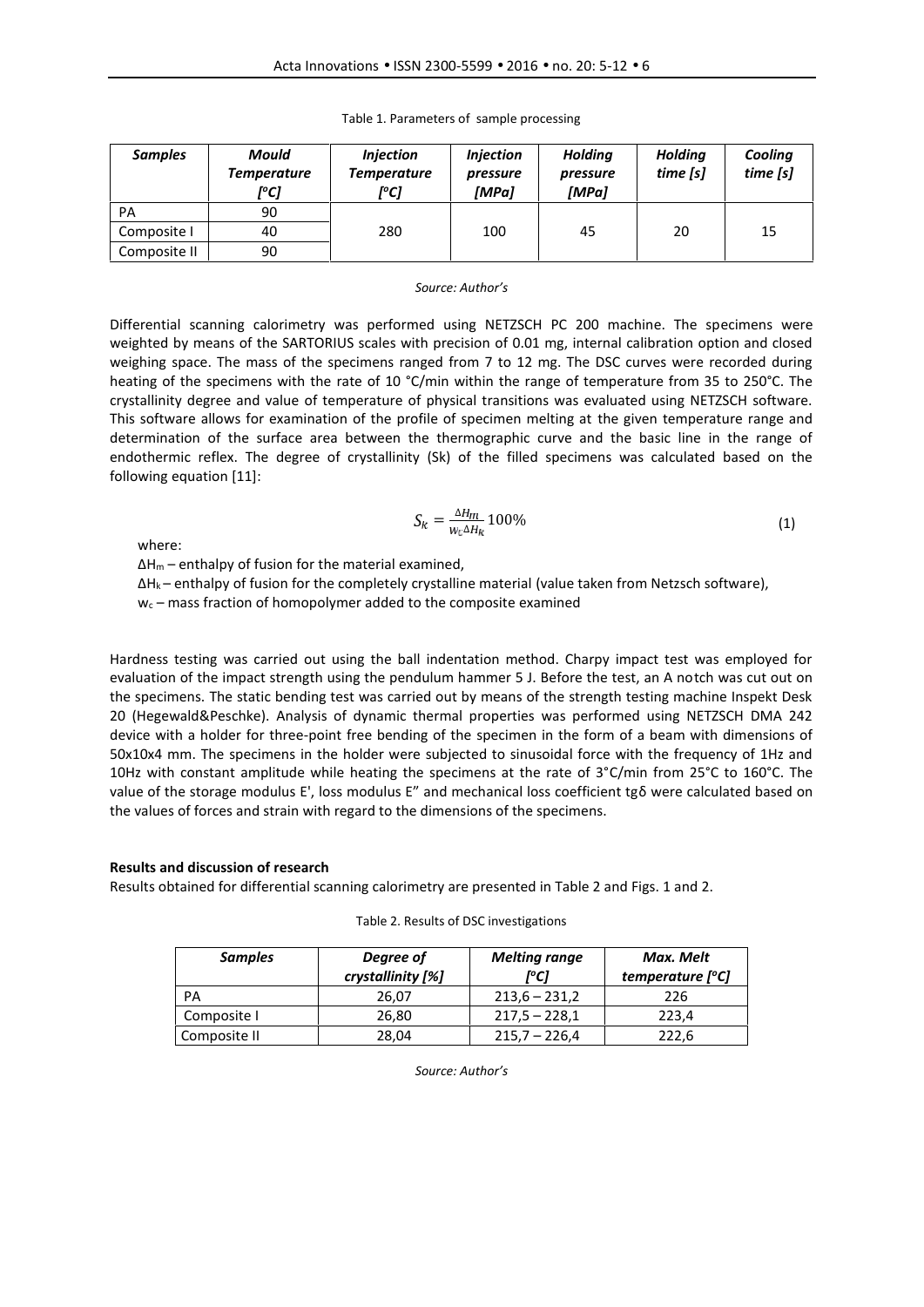

The highest range of melting points was observed for polyamide without filler. The range of melting of the crystalline phase was narrowed for the specimens filled with glass balls. The highest temperature with maximum melting peak was also found for the non-filled material. Addition of the filler caused a decline in the value of this temperature.

For the composites marked as I and II, an increase was observed in the value of the degree of crystallinity compared to the specimens made of non-filled polyamide. This is caused by the effect of filler, which, when cooled down, leads to the formation of the centres of nucleation, which impacts on the increase in the content of the crystalline phase of the polymeric matrix in the composite [12]. The highest value of the degree of crystallinity was observed for the specimen denoted as II, which is caused by the mould temperature higher compared to the specimen I.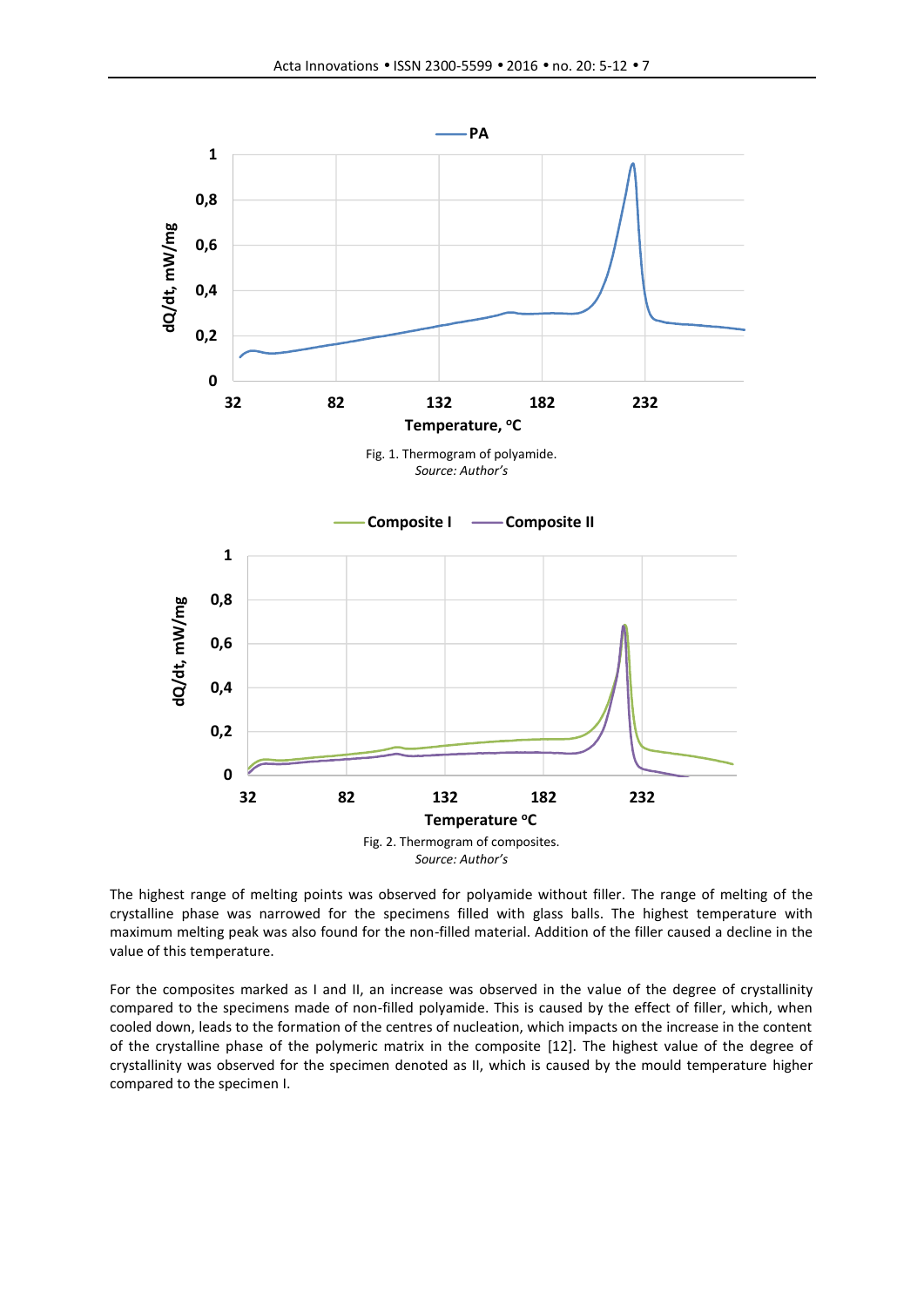**PA Composite I Composite II**



The results of the hardness testing are compared in Fig. 3



The lowest hardness was observed for the non-filled polyamide. The the presence of glass balls substantially improved hardness of the specimens. The highest hardness was recorded for the composites injected to the mould with temperature of 90°C. Slow cooling rate and the related increase in the degree of crystallinity also impacts on the increase in the hardness of polymeric matrix.

The results of the impact tests are presented in Fig. 4. The highest value was found for the specimens made of non-filled polyamide. It was found that the composite specimens showed a noticeable relationship between impact strength and mould temperature. Lower impact strength was observed with respect to the material without filler for the specimens made in cooler moulds. Reduced impact strength was also found in the specimens injected in the same conditions as polyamide without filler, which represented a decline in the value by 50% compared to the non-filled plastic.



**PA Composite I Composite II**

*Source: Author's*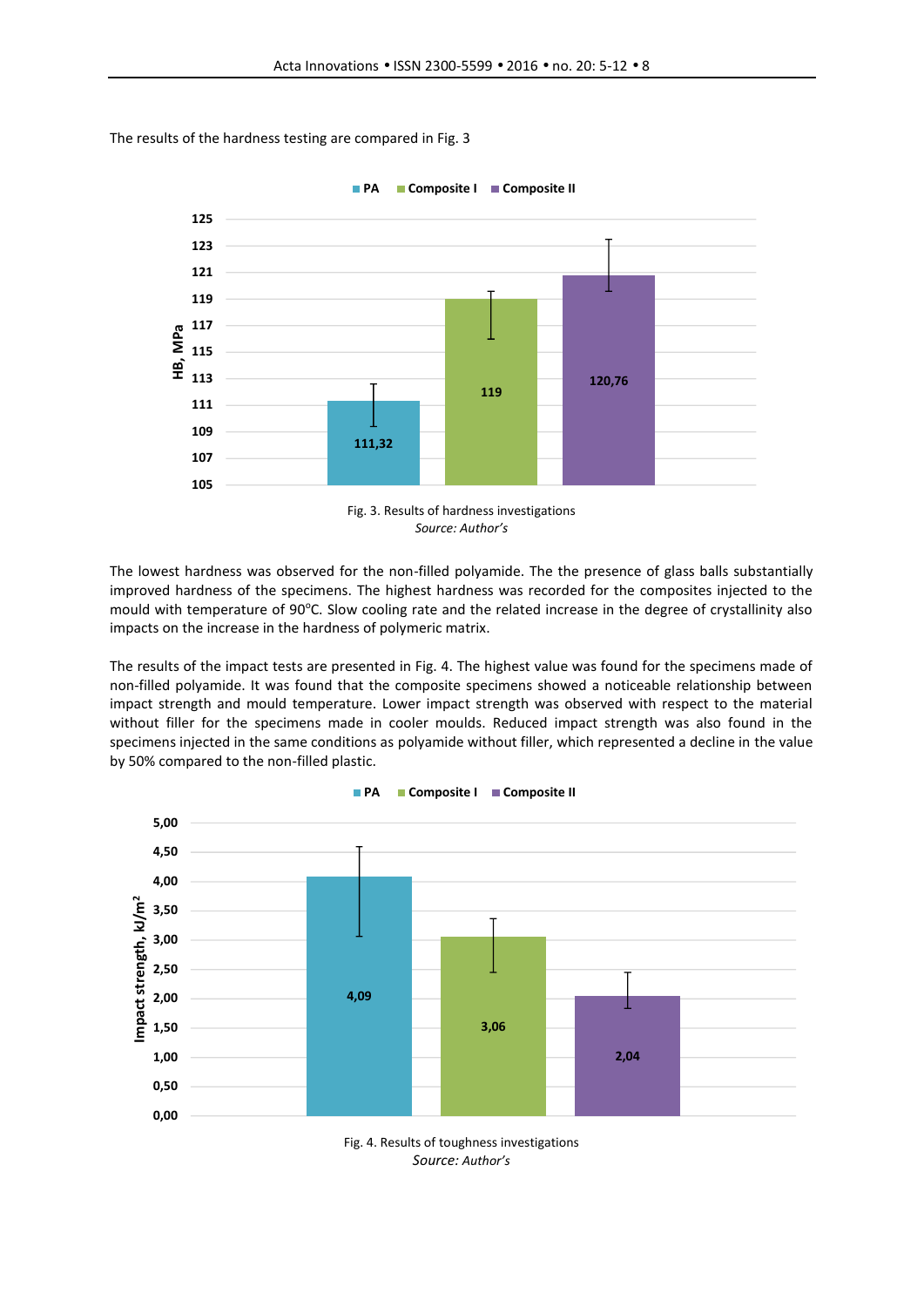





The results of the dynamic mechanical properties analysis are presented in Figs. 7, 8 and 9. The diagrams illustrate changes in storage modulus and tangent of mechanical loss angle depending on temperature at the frequency of 1 and 10 Hz.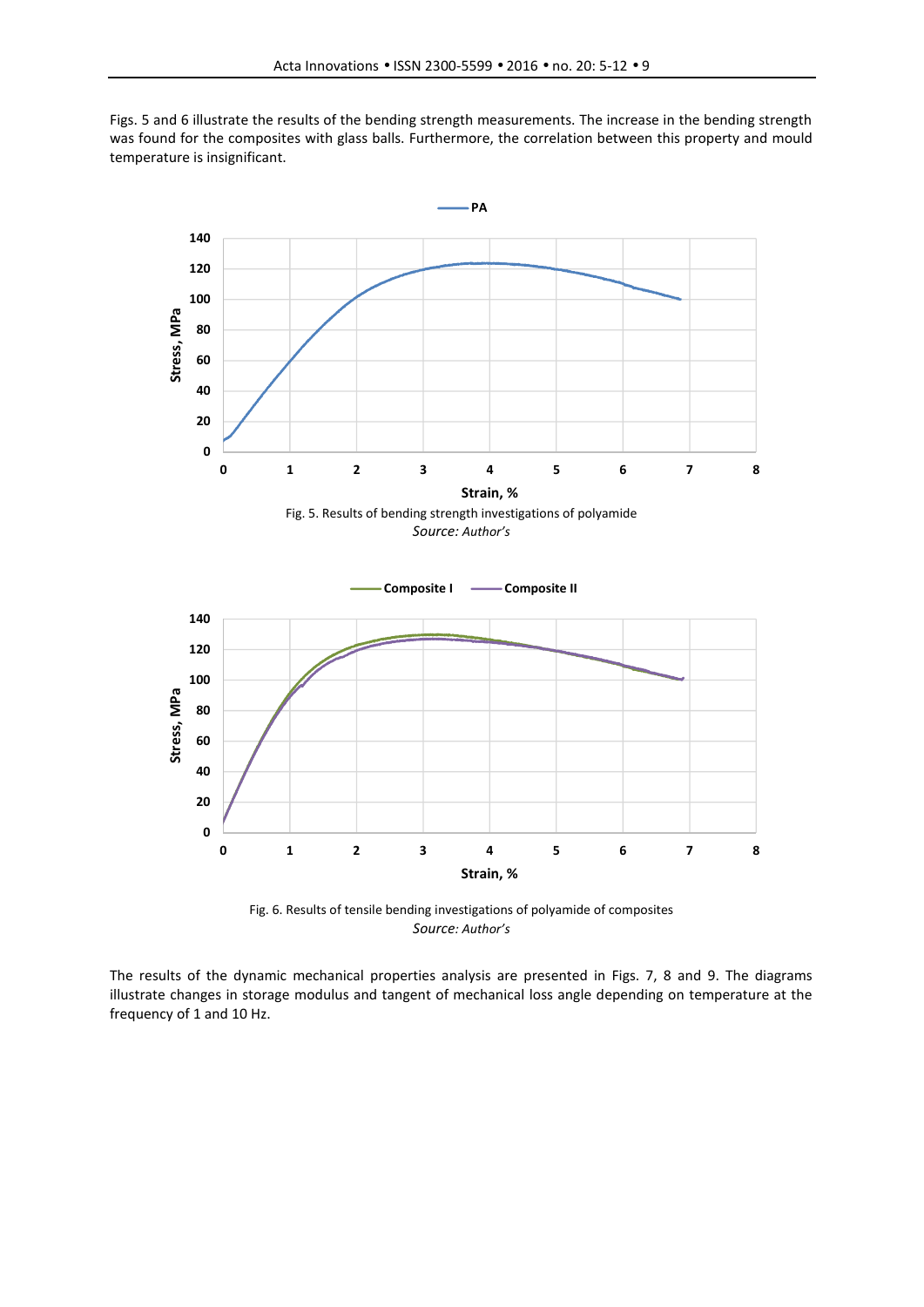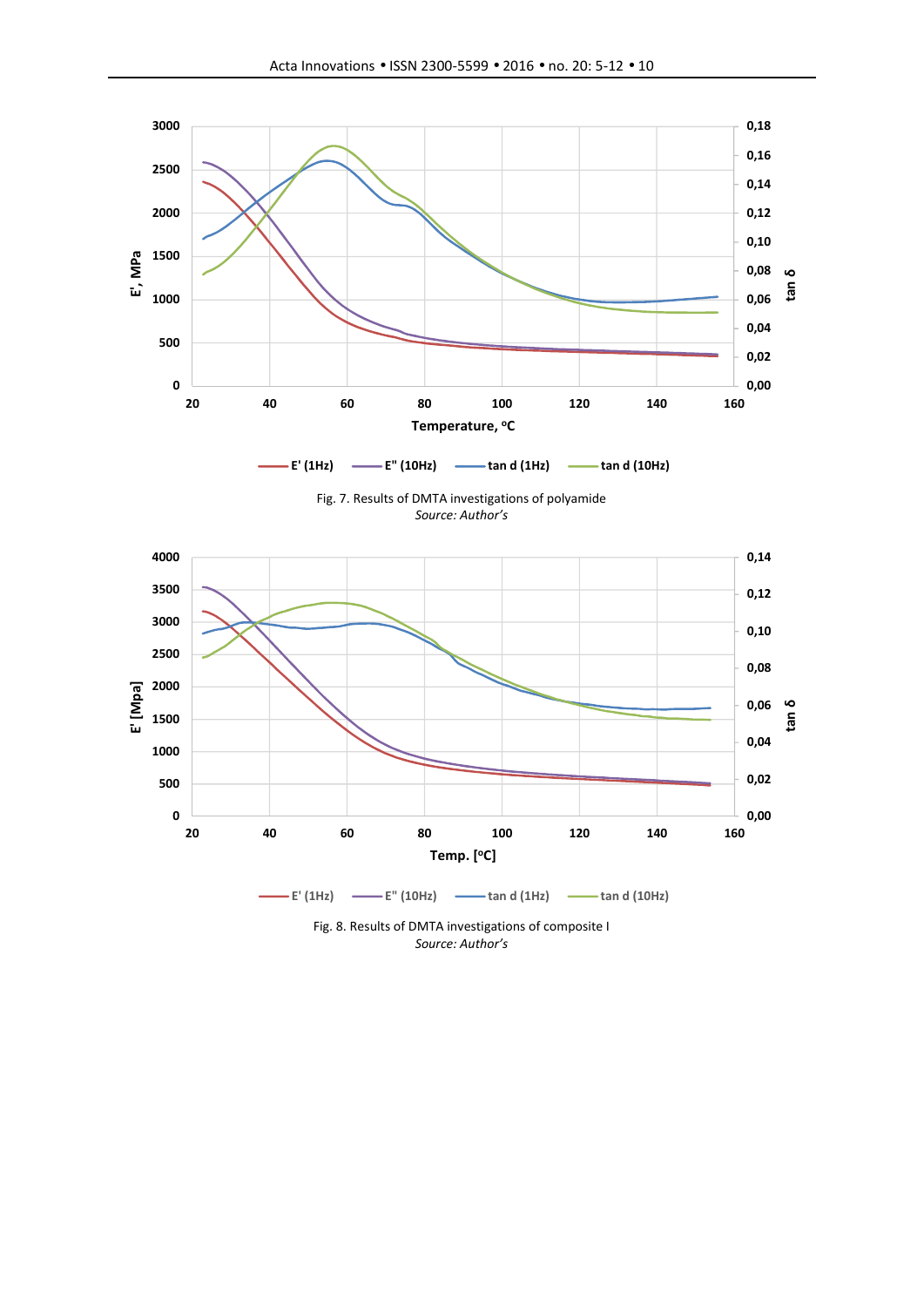

*Source: Author's*

The character of curve profiles is the same for all the specimens studied. However, changes concerning the value of storage modulus can be observed. For the specimens containing glass balls, the values of E' are substantially higher than for the non-filled material. This increase is noticeable over the whole temperature range. However, it is the highest in the functional temperature range and reaches ca. 700 MPa. In the phase of high-elastic strain, the difference is not very significant. Changes in the tangent of mechanical loss point to the increase in stiffness of the composite and to vibration damping. The analysis also revealed that the reduction in the mould temperature to the value of 40°C does not cause significant changes in the dynamic properties of the materials studied.

#### **Summary and conclusions**

Analysis of the results showed that the reduction in the injection mould temperature from 90 to 40 $\degree$ C does not have a significant effect on the properties of the polyamide composites with glass balls. The composites injected at reduced mould temperature were characterized by lower values of the degree of crystallinity and hardness. However, these differences were insignificant. It was found that lower value of mould temperature has a positive effect on specimen impact strength. No effect of mould temperature on bending strength was observed for the composites analysed. Similarly, no bigger changes in the storage modulus were found during examinations of dynamic mechanical properties. Injection of polyamide composite with glass balls with reduced mould temperature allows for shortening of production cycle time and reduction in energy consumption connected with heating of the mould to higher temperatures, consequently leading to a less harmful effect on the environment.

#### **References**

[1] I. Legocka, E. Wierzbicka, M. Talal, J. Al-Zahari, O. Osawaru, Wpływ modyfikowanego haloizytu na strukturę, właściwości cieplne i mechaniczne poliamidu 6, Polimery 1 (2013) 24-32.

[2] J. German, Podstawy Mechaniki kompozytów włóknistych, Politechnika Krakowska, Katedra wytrzymałości Materiałów, Wydział Inżynierii Lądowej, Kraków 2001.

[3] A. Gnatowski, Influence of injection moulding condition and annealing on thermal properties, structure, color and gloss of composite polyamide 6 with glass beads, Composites Theory and practice 2 (2012) 115-120.

[4] I. Hyla, Tworzywa sztuczne. Właściwości-przetwórstwo-zastosowanie*,* Wydawnictwo Politechniki Śląskiej, Gliwice 2000.